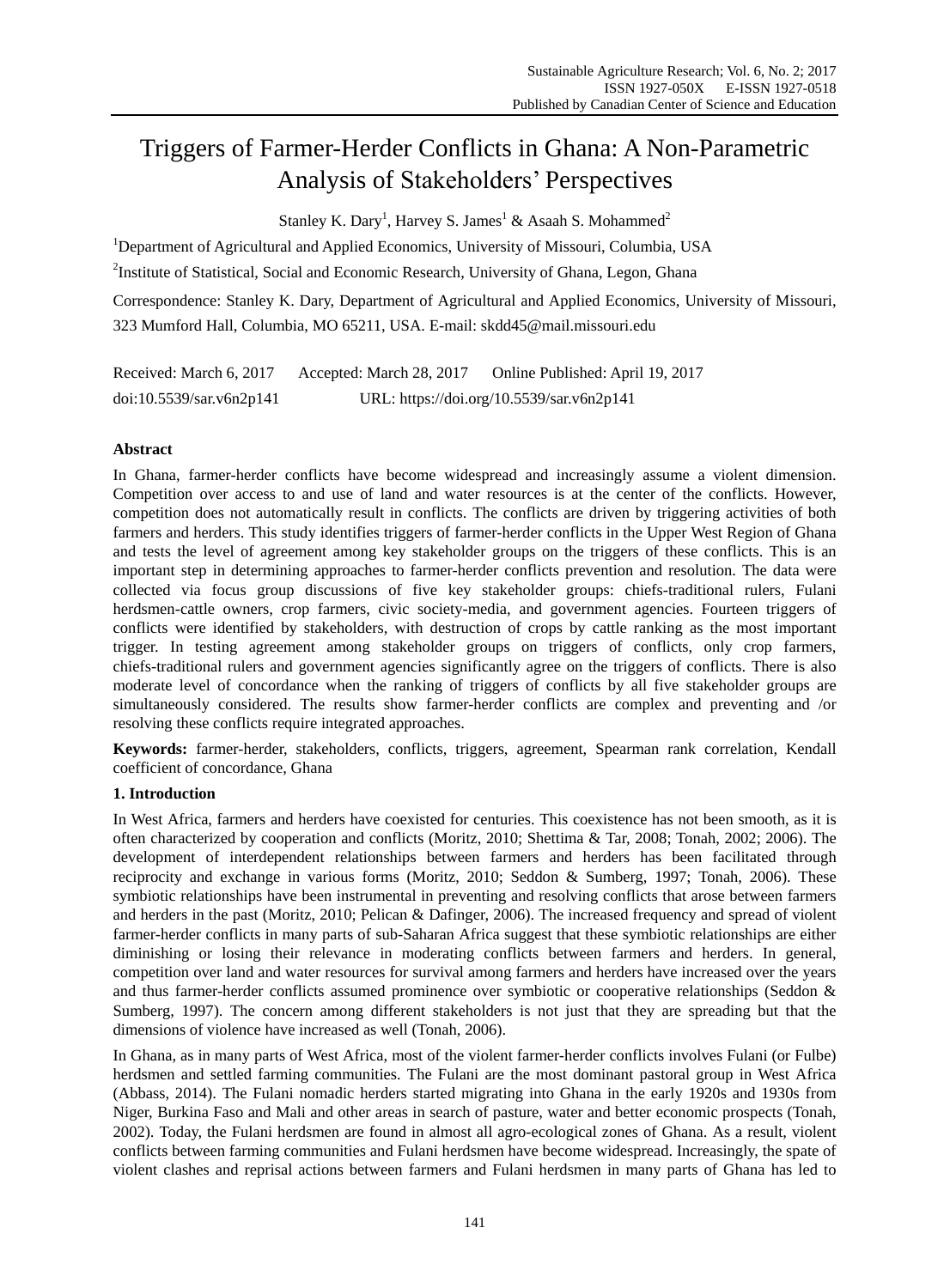human deaths and displacement of people. While security agencies have intervened in many cases to prevent clashes, places such as Gushegu, Nangodi, Agogo, Dumso and various villages in Atebubu/ Amanteng and Pru districts in Ghana have recorded violent conflicts. For example, in February 2016, about 80 cattle belonging to Fulani herdsmen were killed by irate youth in Dumso in the Brong-Ahafo region in response to destruction of crops by cattle herded by Fulani herdsmen. Two farmers were also shot dead while in their farms by suspected Fulani herdsmen in Agogo in the Ashanti region. There has been a general dissatisfaction concerning the activities of Fulani herdsmen among the Ghanaian populace. In the media parlance, the situation is often described as the 'Fulani menace'.

These conflicts are curtailing the livelihood activities of farmers and herders. There is thus a need for sustainable solutions to these recurring conflicts. It will require that the triggers of these conflicts are understood to inform approaches to dealing with them. The important questions are: What are the triggers of farmer-herder conflicts? Do key stakeholder groups agree on the triggers of these conflicts? The purpose of this paper is therefore to identify the triggers (immediate causes) of farmer-herder conflicts from key stakeholders' perspectives and examine the level of agreement by the key stakeholders on the triggers of the conflicts. Fielmua, Boye Bandie and Ziemah (2014) undertook a similar study in the Upper West region of Ghana. However, while their paper focused on interaction among actors in pastoral practices, this paper focuses on stakeholder agreements on triggers of farmer-herder conflicts. The results of this study will provide a new insight into understanding the complexities of farmer-herder conflicts and may inform approaches to resolving or preventing them. For instance, if it is found that there is a concordance of perspectives among different stakeholders – that is, stakeholders are generally in agreement on what triggers farmer-herder conflicts – then identifying and implementing solutions to these conflicts is likely to be less complicated. Peaceful coexistence is essential for guaranteeing security and improvement in the lives, property and livelihoods of farmers and herdsmen.

#### **2. Related Literature on Farmer-Herder Conflicts**

In West Africa, farmer-herder conflicts are not only a common phenomenon over the years but also a common characteristic of their economic livelihood (Moritz, 2012; Tonah, 2006; Turner, Ayantunde, Patterson, & Patterson III, 2011). In many places in sub-Saharan Africa, farmer-herder conflicts have escalated into widespread violence leading to property destruction, loss of human lives and displacement of people (Hussein, Sumberg, & Seddon, 1999). At the center of farmer-herder conflicts is the issue of access to and use of land and water resources. The land and water resources are diminishing or increasing in scarcity due to several factors, causing intense competition and violent conflicts over their usage (Moritz, 2010; 2012; Oladele & Oladele, 2011). As both herders and farmers livelihoods depend on their access to the same resources, any factor that increases competition over use of these resources also increases the possibility of conflicts between the two groups (Moritz, 2012). An important factor influencing resource availability for agricultural and pastoral production is climate change. Moritz (2012) states that although climate change is occurring everywhere, the Sahel region of Africa has been particularly volatile over the past decades. Climate change has brought about shrinking of environmental space and an increase in natural resource scarcity. This in turn results in increased competition and pressure on available resources and conflicts among the user groups (Abbass, 2014; Mwiturubani & van Wyk, 2010; Okoli & Atelhe, 2014). Climate change also causes conflicts as pastoralists migrate from areas characterized by drought and lack of feed into new areas in search of water and feed for their livestock. In sub-Saharan Africa, the southward migration of pastoral herds (Fulani herdsmen) into the humid and sub-humid zones is among the factors cited for the widespread and increasing farmer-herder conflicts (e.g. Fabusoro & Oyegbami, 2009; Moritz, 2010; Tonah, 2006).

Population growth and expansion of agricultural production are also cited as driving forces of resource scarcity and violent conflicts. Rapid population growth increases competition over available resources (Adebayo, 1997; Mwiturubani & van Wyk, 2010). Population growth has also caused a southward migration of many pastoralists from the Sudan-Sahelian zone as a means of avoiding conflicts but in the end create the potential for conflicts with farmers in the new areas (Moritz, 2012). Williams, Hiernaux and Fernández-Rivera (1999) indicate population growth has raised the demand for food leading to the expansion of farming into previously uncultivated areas used for livestock grazing. Commercial crop production results in encroachment on most of the traditional cattle routes, leaving pastoralists with insufficient passage for livestock to reach drinking points, causing conflicts (West African Network for Peacebuilding (WANEP), 2010). Expansion in agricultural production into formerly grazing areas and cattle routes increases the proximity of grazing livestock to cropped fields (Turner et al., 2011), resulting in livestock-induced crop damages. Livestock-induced crop damage, either on the field or in storage on farms, has been found to be the most important trigger of farmer-herder conflicts in most parts of West Africa (Abubakari & Longi, 2014; Ofem & Inyang, 2014; Ofuoku & Isife, 2009; Tonah, 2002;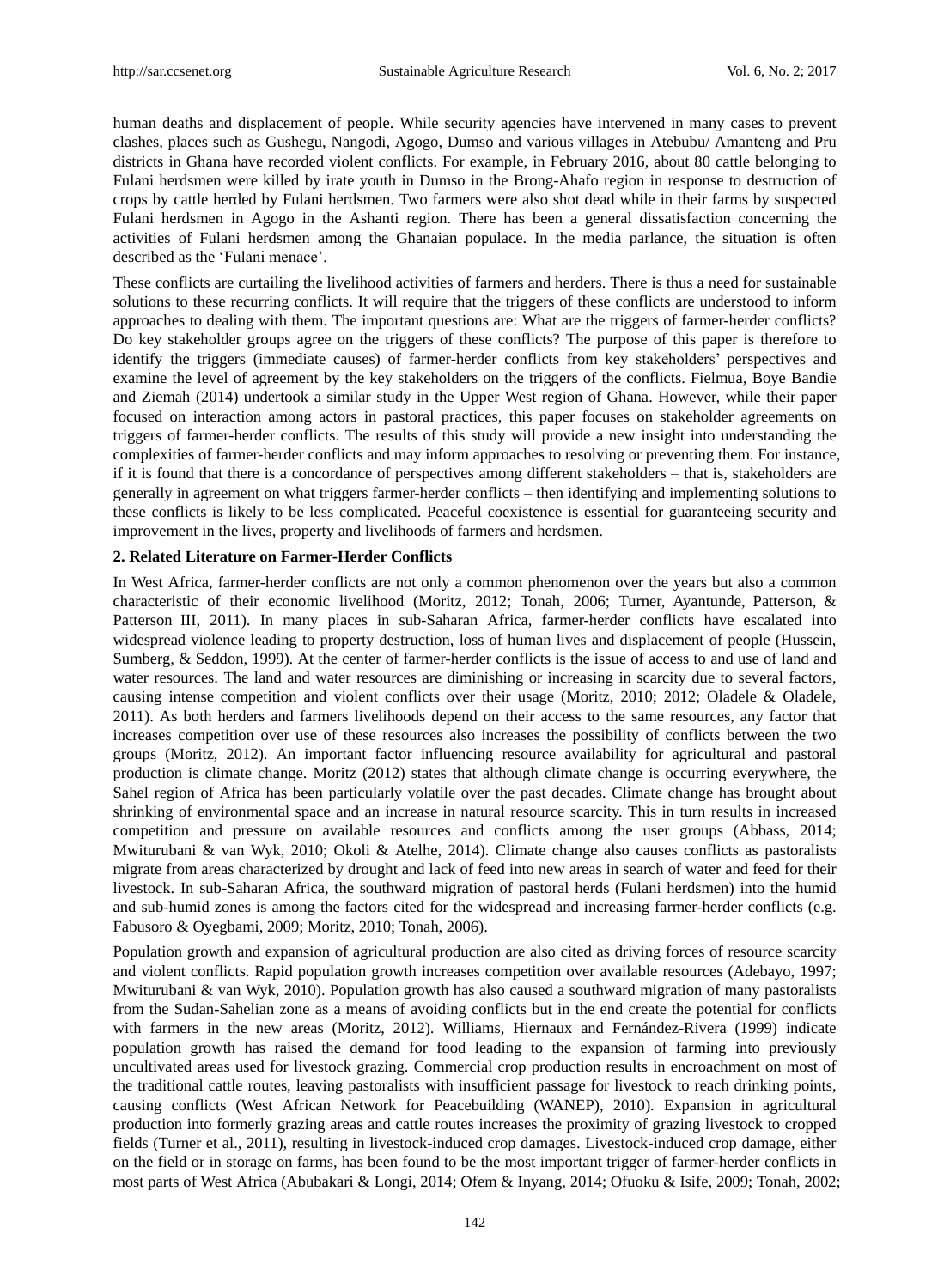2006; Turner, Ayantunde, Patterson, & Patterson, 2007). Sometimes crop destruction is due to carelessness and indiscipline on the part of herdsmen through leaving livestock unattended or an intentional act as found by Tonah (2002) in the Volta plains of Ghana. Tonah (2002) found Fulani herdsmen would normally allow cattle to wander along the entire plain ostensibly in search of pasture and water but with the motive of preventing farming along the plain so that the land is available exclusively for their use. There is evidence that farmer-herder conflicts can occur in the mist of resource abundance and low animal and human population densities. This was observed in Ghana by Tonah (2002; 2006) and in Cote d'Ivoire and Central Cameroon by Basset (1988). For instance, Tonah (2002; 2006) found conflict to arise over access to the best agricultural lands and water sources between farmers and herders.

Cultural, religious and ethnic differences between herding and farming groups also cause conflicts by creating misunderstandings, suspicion, hostility and prejudices (Ahmadu, 2011; Moritz, 2012). In most parts of West Africa, the herdsmen (Fulani herdsmen) are considered strangers ('aliens') and the abuse of the host-stranger relationships has led to heightened conflicts, especially when herders start demanding equal rights of tenure and exploitation (Seddon & Sumberg, 1997). Moreover, the fundamental rejection of herders' activities in some communities has been cited as causing conflicts in farmer-herder relationships (Yembilah & Grant, 2014). Some farmer-herder conflicts experienced in recent times have been attributed to the inability of traditional (local) and government institutions to deal with them (Mortiz; 2010; Mwamfupe, 2015; Tonah, 2002). Hussein et al (1999) emphasized the breakdown of traditional mechanisms governing resource management and conflict resolution as one of the reasons for the increasing and violent farmer-herder conflicts. Moreover, international and local government policies on agricultural production, land tenure/land use and climate change contributes to farmer-herder conflicts (Ahmadu, 2011; Moritz, 2012; Mwamfupe, 2015). As to which group benefits or loses depends on the nature of the policies, but largely such policies are indicated to favor farmers. Policies aimed at fighting land degradation or favoring commercial agricultural production limit grazing movement and access to land and water resources for herders (Tonah, 2006). Other factors that have been cited as causes of farmer-herder conflicts are herdsmen engagement in social vices, such as cattle rustling, theft, highway robbery, female harassment and rape (e.g. Abubakari & Longi, 2014; Ahmadu, 2011; Ofuoku & Isife, 2009; Tonah, 2000), pollution of drinking water sources by livestock (Ofuoku & Isife, 2009; Tonah, 2003), zero grazing land (Ofuoku & Isife, 2009), herders' aggressive behaviors (Abubakari & Longi, 2014; Ahmadu, 2011), disregard for local traditional authorities (Ahmadu, 2011), harassment of nomads by host communities, indiscriminate bush burning, inadequate grazing reserves and stock routes(ibid), changes or insecurity of land tenure and corrupt practices (Ahmadu, 2011; Mwamfupe, 2015), politics (Ahmadu 2011; Tonah 2000) and declining interdependent relationship between farmers and herders (Tonah 2000, 2006).

In examining the factors that cause farmer-herder conflicts, it is important to distinguish between the remote (long term) causes and triggers (immediate causes). Turner et al (2011) indicate resource related conflicts do not simply arise from increased competitive pressure driven by physical scarcity of a resource but that triggering events are often involved. Factors such as climate change, population increase, and expansion in agricultural production, social-cultural and religious differences, and changes in policies are generally considered remote causes of farmer-herder conflicts. The triggers of conflicts include destruction of crops, pollution of water bodies, engagement in social vices and inability of institutions (local and national) to deal with grievances. This study is focused on the triggers of farmer-header conflicts from the perspectives of different key stakeholder groups in the Upper West Region of Ghana.

## **3. Materials**

The data used for this study were collected during a workshop entitled 'transhumance pastoralism and water use conflicts', which was organized by Global Water Initiative in 2012 in Wa, the Upper West regional capital of Ghana. The workshop brought together key stakeholders across the region in the wake of increasing conflicts between Fulani herdsmen and local farming communities in the region and Ghana as a whole. The workshop was organized to educate and facilitate a dispassionate stakeholder engagement geared at promoting peaceful coexistence between pastoralists and farming communities. The stakeholders invited to participate in the workshop were drawn from the following five categories: chiefs, landowners ('*Tendamba'*) and traditional rulers, Fulani herdsmen and local cattle owners, crop farmers, civic society and media, and government agencies (Ministry of Food and Agriculture, Ghana Immigration Service/Ministry of Foreign Affairs, and district assemblies). In terms of distribution, there were 16 stakeholders from the chiefs and traditional rulers' group, 5 from the Fulani herdsmen and local cattle owners' group, 11 from the crop farmers' group, 6 from the civic society and media group, and 13 from the government agencies group. These numbers do not include the organizers, presenters and facilitators at the workshop. Two of the authors of this paper (first and last author)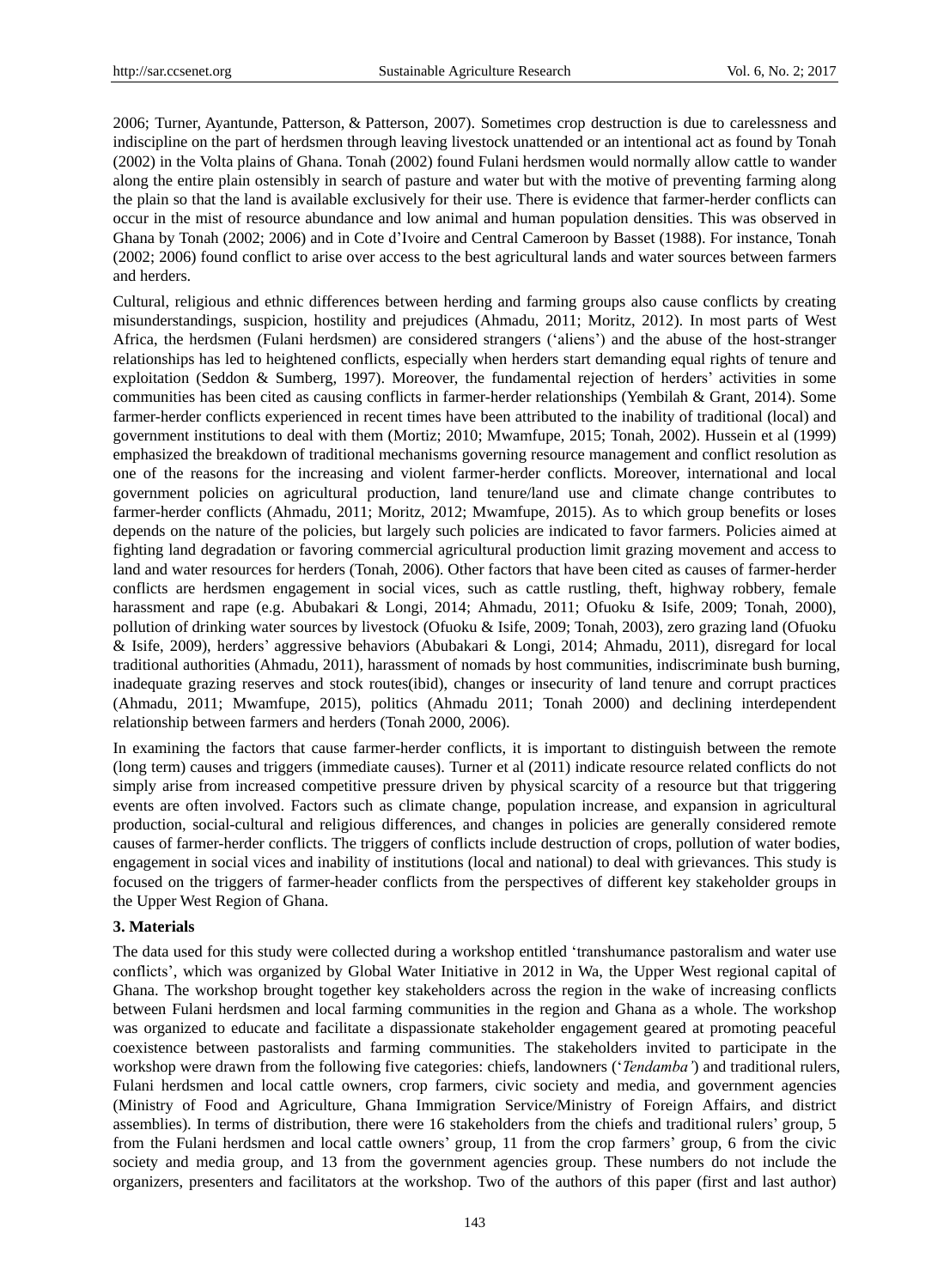who facilitated the workshop collected the data.

During the first day of the workshop, there was a plenary session on causes of conflicts between Fulani herdsmen and farmers. The question raised for the participating stakeholders to answer was: what is at the center of conflicts between Fulani herdsmen and farmers? At the end of the session, 14 triggers of conflicts were identified by the stakeholders. They are (1) destruction of crops by cattle, (2) Fulani herdsmen engaging in social vices, (3) local benefactors shielding Fulani herders and their crimes, (4) farming close to water sources, (5) farming on cattle routes, (6) competing uses of water, (7) lack of systems to deal with grievances, (8) water pollution by cattle, (9) ineffective local water governance laws, (10) free-rider problem in water usage, (11) discrimination against Fulani herdsmen, (12) disregard for property rights of land and water, (13) false accusations against Fulani herdsmen, and (14) Fulani herdsmen bringing in diseased animals. Some of the triggers appear interlinked and thus no assumption of mutual exclusivity is made. An instrument was prepared containing the 14 triggers of conflicts identified by the stakeholders. In the second day of the workshop during focus group discussion session, the instrument was given to each stakeholder group (focus group) to discuss the triggers of conflicts and rank them in order of importance in triggering conflicts with 1 being the most important trigger in that order. This information serves as basis for the rest of this paper. Additionally, data on the socio-demographic characteristics of the stakeholders were collected at the end of the workshop and the descriptive statistics are presented in Table 1.

| Age                       |                |         |  |
|---------------------------|----------------|---------|--|
| Minimum                   | 21             |         |  |
| Maximum                   | 90             |         |  |
| Mean                      | 47.51          |         |  |
| <b>Std Deviation</b>      | 18.45          |         |  |
| $\mathbf N$               | 40             |         |  |
| Gender                    | Frequency      | Percent |  |
| Male                      | 40             | 93.0    |  |
| Female                    | 3              | 7.0     |  |
| $\mathbf N$               | 43             | 100     |  |
| <b>Educational Status</b> |                |         |  |
| Formal                    | 26             | 60.5    |  |
| No Formal                 | 17             | 39.5    |  |
| N                         | 43             | 100     |  |
| Ethnicity                 |                |         |  |
| Dagaaba                   | 26             | 70.3    |  |
| Waala                     | 1              | 2.7     |  |
| Fulani                    | $\overline{4}$ | 10.8    |  |
| Akan                      | 3              | 8.1     |  |
| Dagomba                   | 1              | 2.7     |  |
| Ewe                       | 1              | 2.7     |  |
| Guan                      | 1              | 2.7     |  |
| N                         | 37             | 100     |  |
| Religion                  |                |         |  |
| Christian                 | 26             | 63.4    |  |
| Muslim                    | 9              | 22.0    |  |
| Animist                   | 5              | 12.2    |  |
| Atheist                   | 1              | 2.4     |  |
| $\mathbf N$               | 41             | 100     |  |

Table 1. Socio-Demographic Characteristics of Stakeholders

\*Only 43 completed the questionnaire on bio-data. N<43 shows non-responses.

#### **4. Area Description**

The study area, Upper West Region, is located in northwestern part of Ghana covering a land area of about 18 thousand square kilometers. The region is bordered to the north by Burkina Faso and thus serves as key entry point by Fulani herdsmen and their cattle from the Sahel into Ghana. The indigenous inhabitants are distributed across three major ethnic groups: Dagaaba, Sissala and Wala. A majority of the population in the region is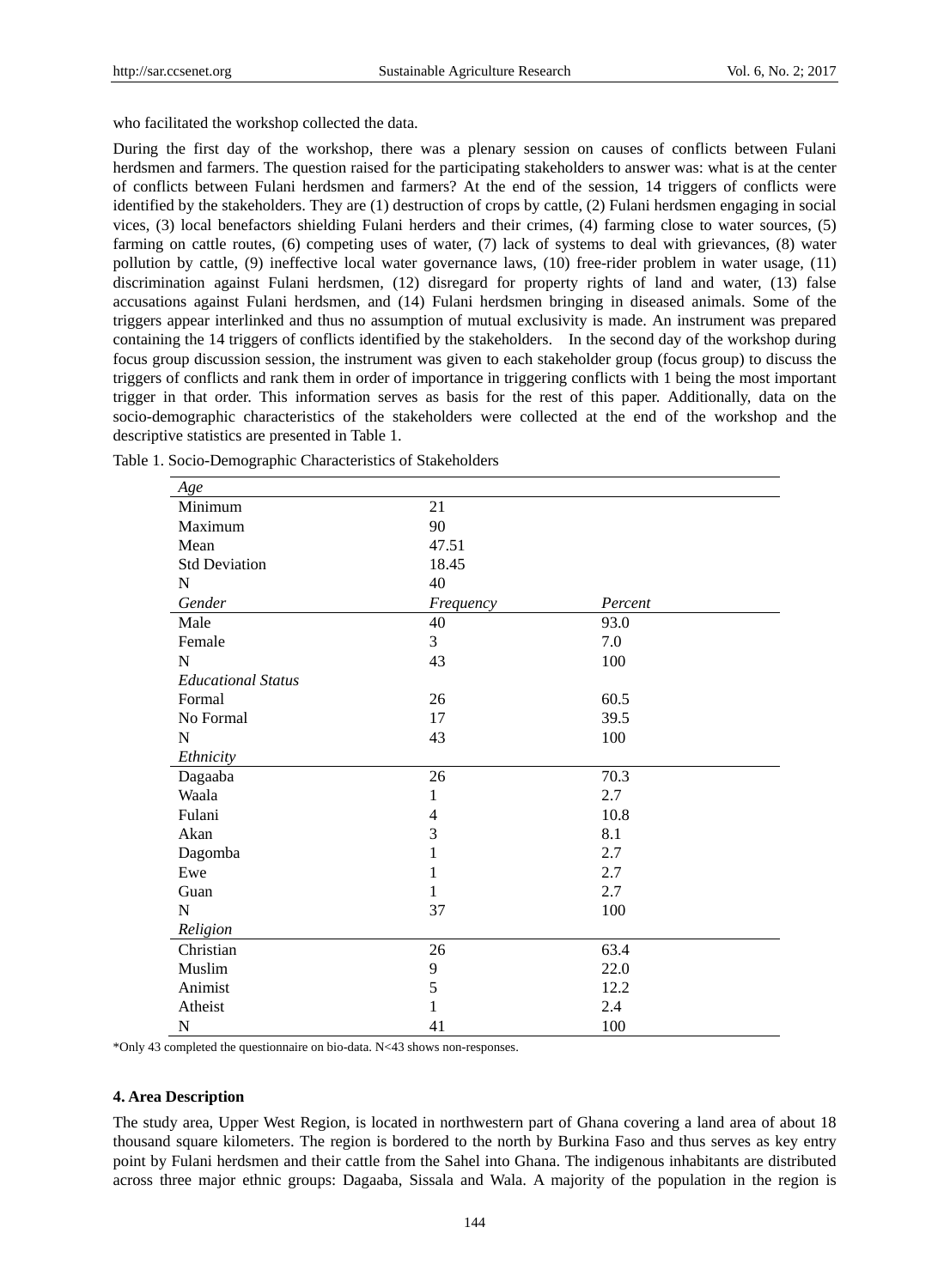engaged in agriculture and related activities. The region is located in the guinea savanna zone and the vegetation is covered by grassland and drought resistant trees, such as shea, dawadawa and baobab. The region experiences a short monomial rainfall season (about 5 months) and long period of dry season. Though the region is suitable for cereal crops and livestock rearing, the long dry season tend to constrain agricultural production. The region is among the poorest in Ghana (Government of Ghana, undated)<sup>1</sup>.

#### **5. Method of Analysis**

Because the data are qualitative and can be ranked, we use non-parametric statistical techniques in the analysis. In determining the level of agreement between any two pair of stakeholder groups on the ranking of triggers of conflicts, we use the Spearman rank correlation method. This method is appropriate for assessing the level of agreement between two independent variables (or ratings). It does not depend on the distribution of the data and it is well suited for small sample sizes (Gauthier, 2001). The Spearman rank correlation coefficient,  $r_s$  is given by

$$
r_{s} = 1 - \frac{6\sum_{i=1}^{n} d_{i}^{2}}{n(n^{2}-1)}, \quad -1 \leq r_{s} \leq 1
$$
\n(1)

Where  $d_i$  is difference between paired ranks (thus for each  $x_i$  and  $y_i$  data pair) and  $n$  is the number of data pairs. The above equation is used as there are no tied ranks in the data (see Siegel & Castellan, 1988; Gauthier, 2001). Given that there are 5 stakeholder groups ranking 14 triggers of farmer-herder conflicts, the following hypothesis (null) is tested between individual groups using the Spearman rank correlation method:

H1 There is no agreement between individual groups on the triggers of farmer-herder conflicts.

To examine the level of concordance among all stakeholder groups on the triggers of farmer-herder conflicts, we also employ Kendall's Coefficient of Concordance (Kendall's W). The Kendall's W takes values from zero (0) to one (1), where 0 represent no agreement (concordance) at all among the stakeholder groups and 1 represents perfect agreement. In this study, there are 5 stakeholder groups (designated as  $m$  raters) rating 14 triggers of farmer-herder conflicts (designated as  $n \, cases$ ) in order of importance from 1 to 14. Let the rating stakeholder group *i* give trigger of farmer-herder conflict *j* be  $r_{ij}$  such that for each trigger of farmer-herder conflict, the row sum of ranks( $R_i$ ) is equal to  $\sum_{i=1}^{m} r_{ij}$ . The squared deviation, S, is given by

$$
S = \sum_{j=1}^{n} (R_i - \overline{R})^2
$$
\n<sup>(2)</sup>

Where  $\overline{R}$  is the mean of the  $R_i$  values. The Kendall's W is then computed as

$$
W = \frac{12S}{m^2(n^2 - n) - m^T}, \quad 0 \le W \le 1
$$
\n(3)

 $\bar{T}$  is a factor to correct for tied ranks. If there are no tied ranks as in this paper, the Kendall's  $W$  is simply

$$
W = \frac{12S}{m^2(n^2 - n)}, \ 0 \le W \le 1
$$

(Legendre, 2005; Siegel & Castellan, 1988). The hypothesis (null) tested with the Kendall's W statistic is as follows:

H2 There is no concordance among all five stakeholder groups on the triggers of farmer-herder conflicts.

#### **6. Results and Discussion**

-

#### *6.1 Triggers of Farmer-Herder Conflicts*

The triggers of conflicts between herders and farmers are presented in Table 2 and Table 3. Table 2 presents the sum of ranks and average rank for each trigger of conflict, while Table 3 presents the top five triggers of conflicts ranked by each stakeholder group. Per the ranking criteria, the triggers of conflicts receiving lower sum of ranks/average rank are more important. From Table 2, destruction of crops by livestock is the most important trigger of conflicts, consistent with findings by studies (e.g. Abubakari & Longi, 2014; Ofem & Inyang, 2014; Tonah, 2002). It is asserted that the herdsmen leave cattle unattended and they enter farms and destroy crops by eating them up or trampling on them or both. Fulani herdsmen are said to intentionally drive their cattle into farms to feed on crops, with most of the incidence occurring in the night when farmers are absent from their farms. The study area experiences a single cropping season in a year and loss of crops expose farming

<sup>1</sup> More can be found at http://www.ghana.gov.gh/index.php/about-ghana/regions/upper-west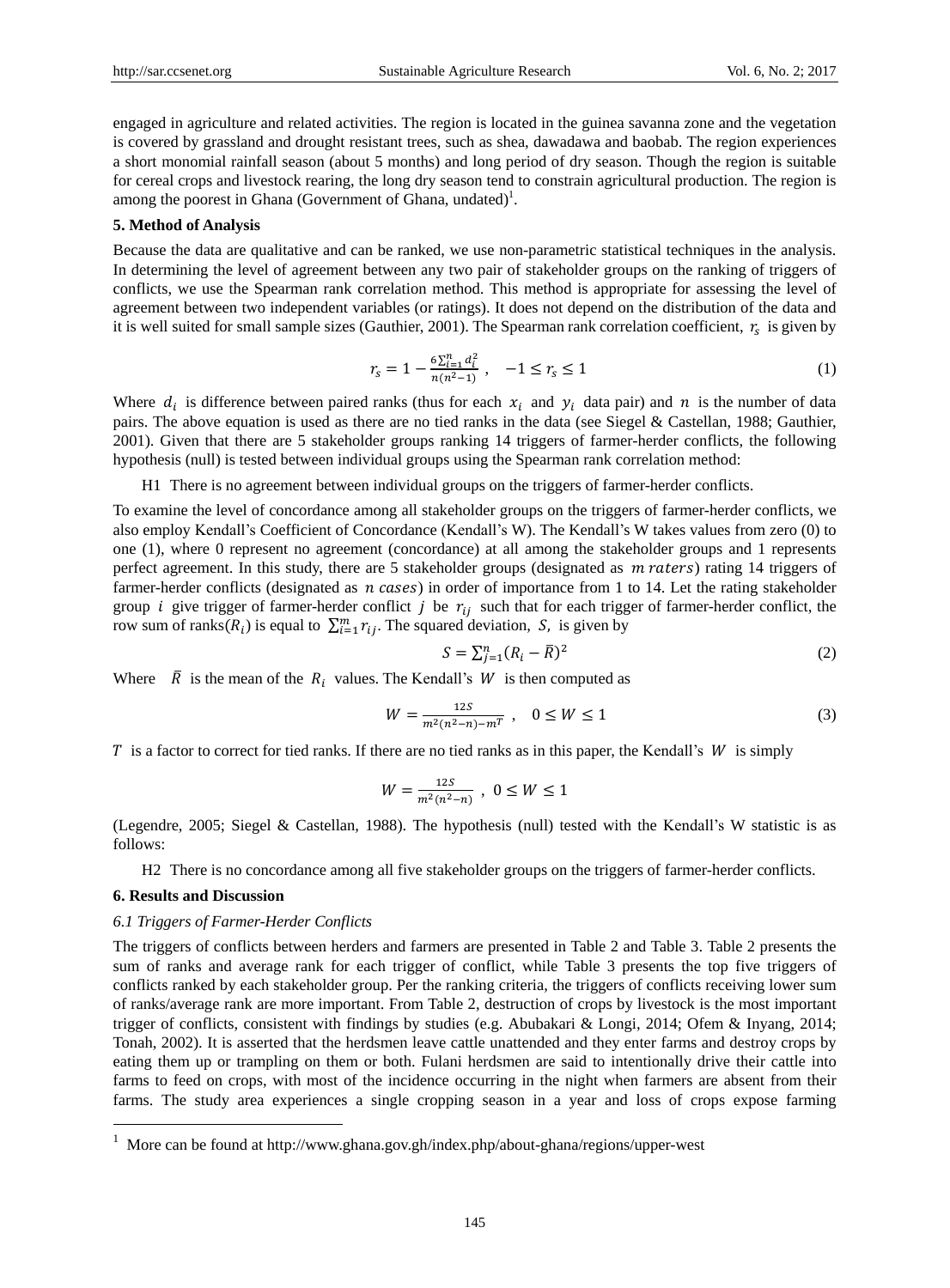households to precarious living for the rest of the year.

Some Fulani herdsmen are reportedly engaged in social vices of rape, theft of farm produce and cattle, cutting down of economic trees and highway armed robberies. There have been reported cases of women raped by herdsmen when they go to their farms or visit the wild to fetch firewood, burn charcoal or pick wild fruits. Bajin Pobia, cited in Forson-Asimenu (2011) reported that 'the social and economic activities of almost all communities in the Upper West Region have been curtailed by Fulani nomads: going to the bush to fetch sheanuts, baobab or dawadawa for home consumption is now dreaded by the women least they end up being raped; yam, cassava and millet that are left in farm houses are broken into by the Fulani herdsmen for their animals to feed on; economic trees such as shea trees are being slashed for fodder; water sources are drying up; and even ant hills are being converted to cattle feed when the Fulani herdsmen pour salted water on them'. Abubakari and Longi (2014) reported out of eleven highway robbery cases recorded between December 2011 and June 2014 in their study area, seven of the robberies were performed by Fulani herdsmen. Local benefactors of Fulani herdsmen activities are indicated to contribute to the conflicts. The groups that have been accused are local cattle owners and chiefs-traditional rulers. The local cattle owners engage the services of Fulani herdsmen and in return, the Fulani herdsmen receive material rewards and protection. Also, some chiefs and traditional rulers receive gifts (cattle) from Fulani herdsmen in order to settle on their land and be protected. As such, when destructive activities of the herdsmen are reported, the chiefs/traditional rulers are indicated to be less proactive in resolving them. Generally, systems whether formal or informal to deal with grievances emanating from farmer-herder interactions are indicated to be lacking. This may explain why some local communities have resorted to reprisal actions against Fulani herdsmen for destruction of farms, theft and rape. This is similar to what Tonah (2002; 2006) found in Brong-Ahafo and Volta regions of Ghana.

Farming close to water bodies and on cattle routes are important triggers of conflicts in the area. When farmers cultivate crops close to water bodies or cattle routes, it makes it difficult to prevent cattle from straying into farms and grazing or trampling on crops en route to water bodies or to the wild. The herders indicate that the cattle have routes that they pass and lack of understanding and recognition of these routes by farmers create conflicts. In Nigeria, Adisa and Adekunle (2010) also found lack of awareness of stock routes/grazing reserves by farmers and herders as potential source of conflict. Regarding water sources and usage, competing uses of water and water pollution by cattle are important triggers of conflicts. Competing uses over water sources in addition to the inadequacy of water resources often generate conflict among the users, especially when it comes to sharing drinking water sources with animals. When cattle enter the water bodies to drink, they drop fecal matter which makes the water unwholesome for domestic use. In addition, the cattle muddy the water especially in the dry season where the water levels are very low. The area is already experiencing the effects of climate change as the rainfall pattern has changed, contributing to drying up of water bodies. Ofem and Inyang (2014) also found contamination of water sources by cattle as a major cause of conflict in parts of Nigeria.

The Fulani herdsmen are seen as free riders, since they use these water resources without contributing to their construction and/ or maintenance. Thus, there is the belief that the water resources are provided exclusively by government or non-governmental organizations (NGOs). This makes the communities who have contributed land, labor, and cash and in other ways to these water resources harbor indignation towards the Fulani herdsmen. In addition, laws governing or regulating water usage including local by-laws are not effectively enforced hence the use and/or misuse of the water resources often result in conflicts. Disregard for property rights, discrimination against Fulani herdsmen by the indigenous populations, false accusation by local communities against Fulani herdsmen for purported crimes and Fulani herdsmen bringing diseased animals to local communities are among the least important causes of conflict judging by the sum of ranks/average ranks.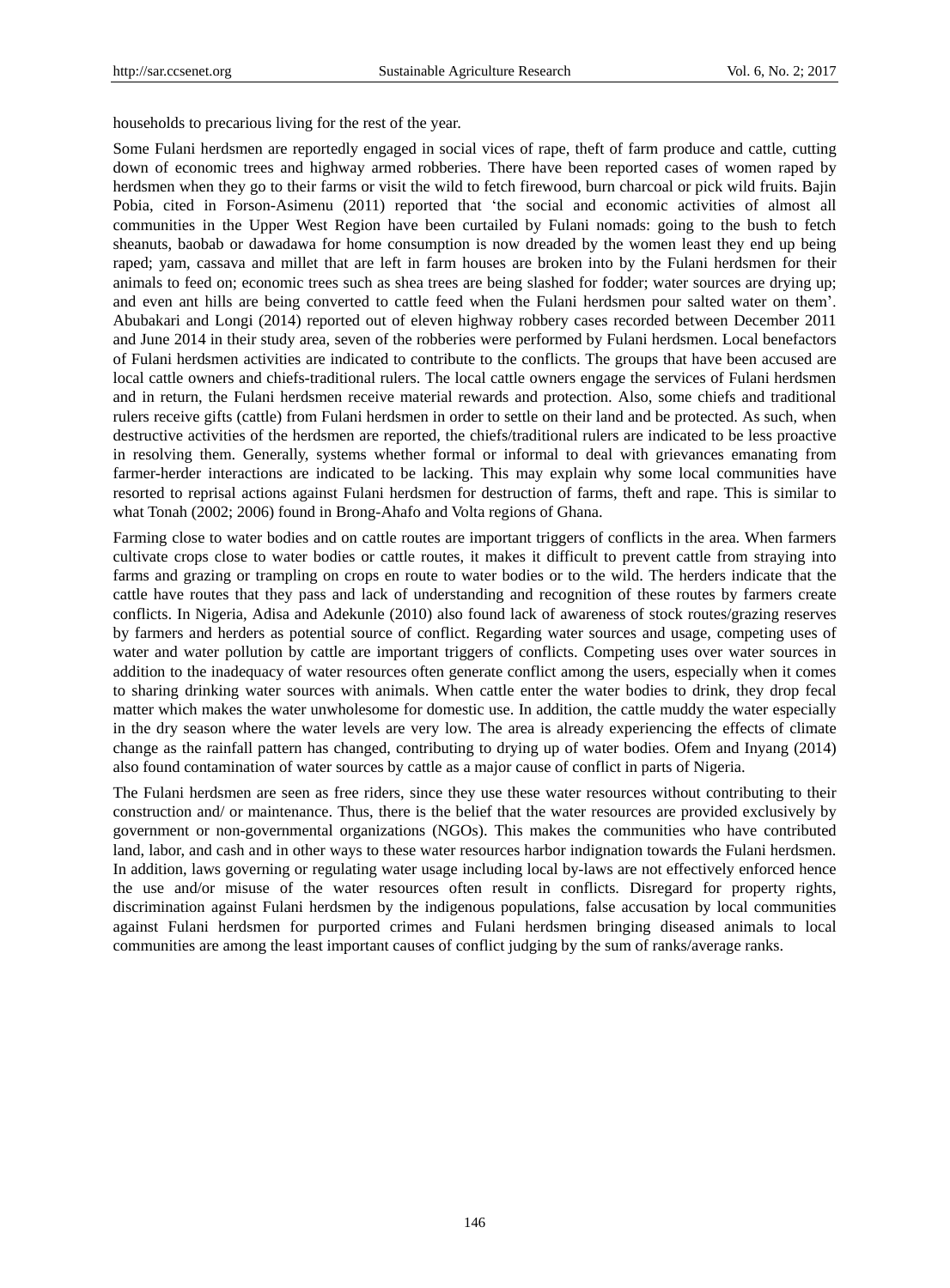#### Table 2. Triggers of Farmer-Herder Conflicts

| Trigger of Conflict                                    | Sum of Ranks | Mean Rank |
|--------------------------------------------------------|--------------|-----------|
| Destruction of crops by cattle                         |              | 1.4       |
| Fulani herdsmen engaging in social vices               | 22           | 4.4       |
| Local benefactors shielding Fulani herders' activities | 24           | 4.8       |
| Farming close to water bodies                          | 25           | 5.0       |
| Farming on cattle routes                               | 28           | 5.6       |
| Competing uses of water bodies                         | 35           | 7.0       |
| Lack of systems to deal with grievances                | 35           | 7.0       |
| Water pollution by cattle                              | 38           | 7.6       |
| Ineffective local water governance laws                | 42           | 8.4       |
| Free-rider problem in water usage                      | 49           | 9.8       |
| Discrimination against Fulani herdsmen                 | 52           | 10.4      |
| Disregard for property rights of land and water        | 53           | 10.6      |
| False accusations against Fulani herdsmen              | 57           | 11.4      |
| Fulani herdsmen bringing in diseased animals           | 58           | 11.6      |

|  |  | Table 3. Top Five Triggers of Conflicts Ranked by Stakeholder Groups |  |
|--|--|----------------------------------------------------------------------|--|
|  |  |                                                                      |  |

|      |                                            |                          | Stakeholder groups      |                             |                          |
|------|--------------------------------------------|--------------------------|-------------------------|-----------------------------|--------------------------|
| Rank | Crop farmers                               | Civic Society-media      | Herdsmen-cattle         | Chiefs-traditional rulers   | Government agencies      |
|      |                                            |                          | owners                  |                             |                          |
| 1    | Fulani<br>herdsmen                         | Destruction of<br>crops  | Competing uses of       | Destruction of crops by     | Destruction of crops by  |
|      | engaging<br>social<br>in                   | by cattle                | water bodies            | cattle                      | cattle                   |
|      | vices                                      |                          |                         |                             |                          |
| 2    | Destruction of crops                       | Farming close to water   | Destruction of crops    | Fulani herdsmen engaging    | Fulani<br>herdsmen       |
|      | by cattle                                  | bodies                   | by cattle               | in social vices             | engaging in social vices |
| 3    | Ineffective local water                    | Farming<br>cattle<br>on  | Farming<br>cattle<br>on | Farming close<br>to water   | Competing<br>-of<br>uses |
|      | governance laws                            | routes                   | routes                  | bodies                      | water bodies             |
| 4    | benefactors<br>Local                       | benefactors<br>Local     | Farming<br>close<br>to  | Farming on cattle routes    | benefactors<br>Local     |
|      | Fulani<br>shielding                        | shielding<br>Fulani      | water bodies            |                             | Fulani<br>shielding      |
|      | herders' activities<br>herders' activities |                          |                         |                             | herders' activities      |
| .5   | Disregard for property                     | Fulani<br>herdsmen       | Pollution of water      | Local benefactors shielding | Pollution of water by    |
|      | of<br>rights<br>land<br>and                | in<br>engaging<br>social | by cattle               | Fulani herders' activities  | cattle                   |
|      | water                                      | vices                    |                         |                             |                          |

#### *6.2 Agreements on Triggers of Farmer-Herder Conflicts*

The ranking of triggers of farmer-herder conflicts by the five stakeholder groups are analyzed to determine agreements, if any, between individual stakeholder groups. The results of the Spearman rank correlation analysis are presented in Table 4. The correlation of ranking of triggers of conflicts between government agencies group and chiefs-traditional rulers' group is significant at the five percent level and that of government agencies group and crop farmers' group is significant at the ten percent level. There is no significant agreement between government agencies, Fulani herdsmen-cattle owners and civic society-media groups on the triggers of conflicts. Between chiefs-traditional rulers and civic society-media groups, the correlation of ranking of triggers of conflicts is significantly different from zero at the one percent level, and the correlation coefficient of 71% indicates high level of agreement on triggers of farmer-herder conflicts. Also, the agreement on the ranking of triggers of conflicts between chiefs-traditional rulers and crop farmers' groups is significant at the five percent level and the level of agreement (60%) is high. The insignificant agreement between chiefs-traditional rulers and Fulani herdsmen-cattle owners on the ranking of triggers of conflicts point to the contrary as the chiefs-traditional rulers are often suspected as being in league with Fulani herdsmen due to their perceived reluctance to deal with reported cases of destructive activities of the latter. They are accused of receiving gifts (mostly cattle) from the herdsmen and thus tend to conceal or ignore their destructive activities (Tonah, 2002; 2006). Given that the farmers accusations have basis and also against the background that there is no significant concordance between chiefs-traditional rulers and Fulani herdsmen-cattle owners, a possible explanation may be that the chiefs-traditional rulers are aware of the core issues involved in the conflicts but are simply not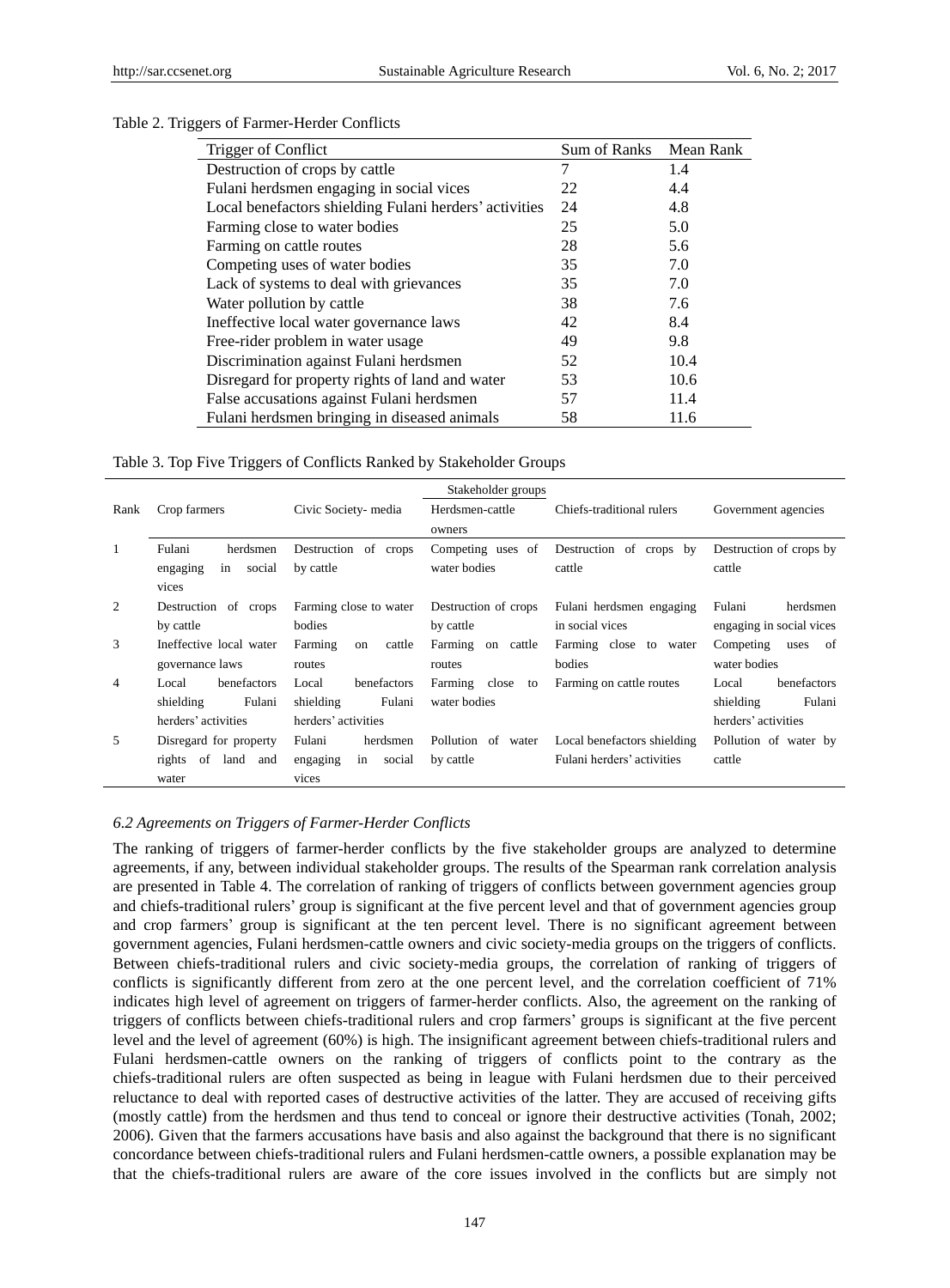responsive. The unresponsiveness may also be as a result of limited capacities for enforcement by the chiefs-traditional rulers.

The results further show that except with the chiefs-traditional rulers' group, there is no significant agreement between civic society-media group and any other stakeholder group on the ranking of triggers of conflicts. They side neither with crop farmers' group nor with Fulani herdsmen-cattle owners' group on the ranking of triggers of conflicts. This may reflect the neutrality that civic society and the media seek to project in their development work. The agreements on ranking of triggers of conflicts between Fulani herdsmen-cattle owners group and any of the other stakeholder groups are not significantly different from zero. This implies the Fulani herdsmen-cattle owners' group do not share any view with any other stakeholder group on the ranking of triggers of conflicts and vice versa. It can further be seen from Table 4 that the correlation coefficient between crop farmers and Fulani herdsmen-cattle owners groups on the ranking of triggers of conflicts is negative (-0.064) though insignificant. However, it reflects the mutual accusations and counter-accusations between crop farmers and Fulani herdsmen-cattle owners in the area. Farmers often accuse Fulani herdsmen of crop destruction, pollution of water sources, crimes of theft and rape whilst Fulani herdsmen accuse farmers of farming on cattle routes, discrimination and false labeling. Similar results were obtained by Ofuoku and Isife (2010). Ofuoku and Isife (2009) found significant difference in farmers' and nomads' perception of the triggers of farmer-herder conflicts; among other factors, they indicated exaggeration of facts and denial of faults by both parties in conflict situations account for the difference. In general, the null hypothesis that there is no agreement between individual stakeholder groups on triggers of farmer-herder conflicts is rejected. The results show that there is some level of agreement on the ranking of triggers of conflicts between some stakeholder groups.

|                     | Government | Chiefs-            | Civil society- | Herdsmen-cattle | Crop    |
|---------------------|------------|--------------------|----------------|-----------------|---------|
|                     | agencies   | traditional rulers | media          | owners          | farmers |
| Government          | 1.00       |                    |                |                 |         |
| agencies            |            |                    |                |                 |         |
| Chiefs-traditional  | .569**     | 1.00               |                |                 |         |
| rulers              |            |                    |                |                 |         |
| Civic society-media | .310       | $.710***$          | 1.00           |                 |         |
| Herdsmen-cattle     | .376       | .455               | .332           | 1.00            |         |
| owners              |            |                    |                |                 |         |
| Crop farmers        | $.473*$    | .604**             | .371           | $-.064$         | 1.00    |
|                     |            |                    |                |                 |         |

Table 4. Agreement on Ranking of Triggers of Farmer-Herder Conflicts

\* Significant at 10% level (2-tailed).

\*\* Significant at 5% level (2-tailed).

\*\*\*Significant at 1% level (2-tailed).

We employed the Kendall Coefficient of Concordance (Kendall's W) to test the level of agreement on the ranking of triggers of farmer-herder conflicts among all the five stakeholder groups simultaneously. As shown in Table 5, the Kendall's W statistic of 0.53 (53%) indicates that there is moderate level of concordance among all stakeholder groups on the ranking of triggers of conflicts. The hypothesis that there is no concordance among all five stakeholder groups on the ranking of triggers of farmer-herder conflicts is therefore rejected. However, with Kendall's W of 0.53, the level of concordance is far from being perfect. Thus, to some degree, differences exist in perceptions, understanding, experiences and interests on the importance attached to the triggers of farmer-herder conflicts among the stakeholder groups. Bell (2000) indicates that conflict resolution will be attainable only when there is substantial concordance about the causes of the conflict.

Table 5. Kendall's W Test of Concordance on Triggers of Conflicts

| Kendall's W             | .530   |
|-------------------------|--------|
| Chi-Square              | 34.463 |
| Df                      | 13     |
| Asymptotic Significance | (0()   |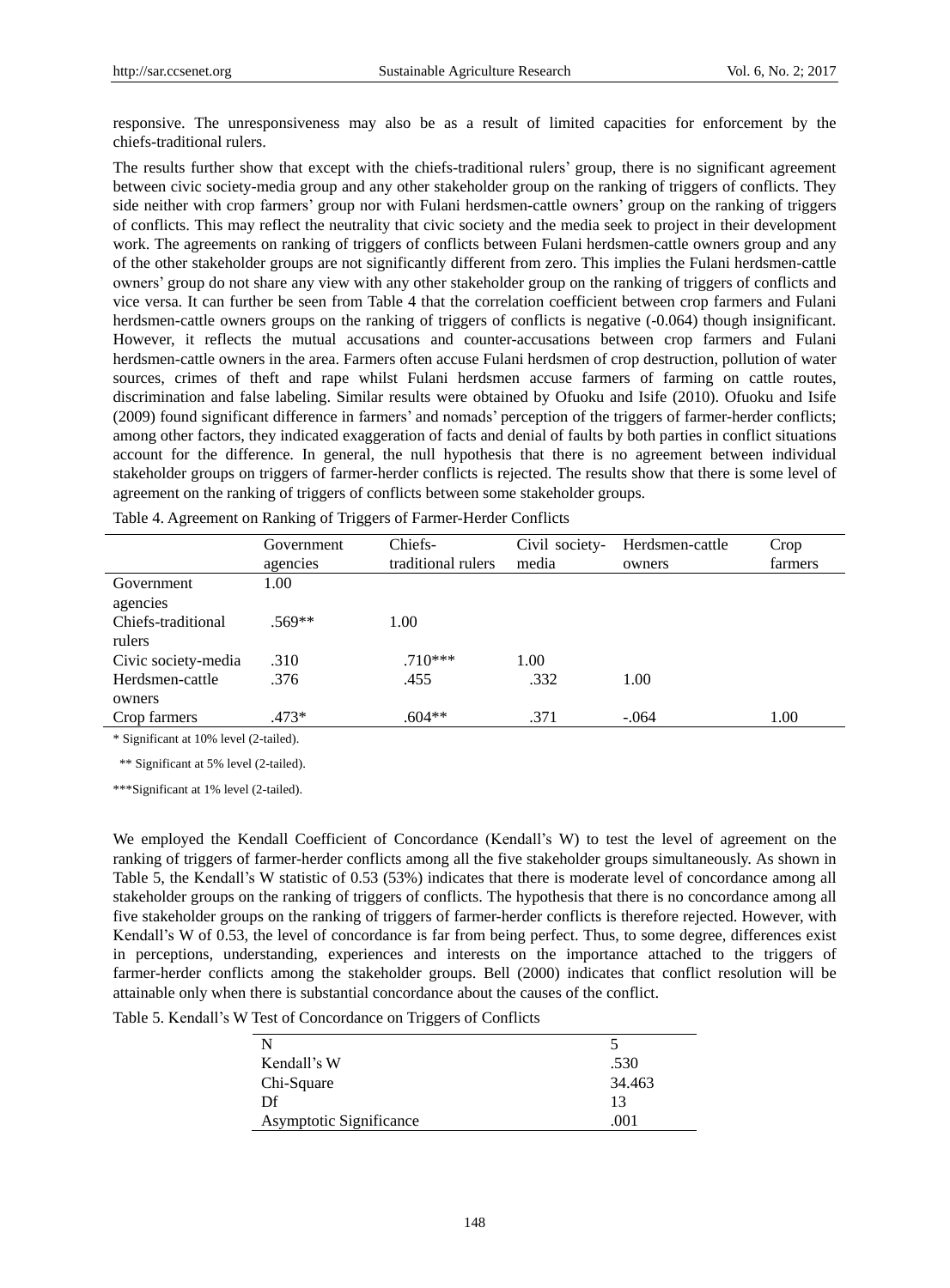# *6.3 Implications of Farmer-Herder Conflicts for Livelihood Security*

Inattention to farmer-herder conflicts will have both short- and long-term consequences for the livelihood of many people and also for the environment that support agricultural and pastoral production. As Moritz (2010) points out, farmer-herder conflicts not only have a direct impact on farmers-herders lives and livelihoods but also disrupt and threaten the sustainability of agricultural and pastoral production. These conflicts can lead to a decline in agricultural production and productivity in general and food production in particular, thereby worsening food security situation of farming and non-farming households. Livelihood activities of farming and herding households are already being curtailed by these conflicts in the study area. Farmers dreading to go to their farms for fear of being attacked prevent them from undertaking farming activities such as planting, weeding and harvesting at important times. When farmers' crops are destroyed by cattle, they lose their investment and are exposed to livelihood insecurity. The study area experiences a single agricultural season, meaning only one harvest is expected to sustain these households for an entire year. Among the rural women, sheanut and dawadawa picking in the farms and wild are among the major economic activities they engage in. The income raised from these activities play an important role in supplementing low farm incomes, especially during the off-agricultural season. Because of frequent and rising farmer-herder conflicts, these income generating and livelihood support activities are being curtailed. Women dread to go and pick or harvest these fruits for fear of being attacked and raped. Furthermore, the cutting down of economic trees for cattle to feed on have serious repercussions for the livelihood of rural women and the environment. For the herders, violent conflicts leading to killing of cattle, seizure of cattle or restrictions on access to key resource areas will endanger their livelihood. Driving herders into marginal areas will lower cattle and milk production and productivity. Prevention and resolution of farmer-herder conflicts is therefore essential for sustainable livelihood of farmers and herders and indirectly for all those whose livelihoods are linked to farming and pastoral production.

## **7. Conclusion and Suggestions for Future Research**

In this paper, we identify triggers of farmer-herder conflicts and the extent of agreement among stakeholder groups on these triggers. Fourteen triggers of conflicts are identified. The destruction of crops in storage and on the field by cattle is the key trigger of farmer-herder conflicts, consistent with other studies in Ghana and elsewhere in the West African sub-region. The level of agreement between stakeholder groups on the importance attached to the triggers of conflicts is generally weak, however. Indeed, the level of concordance among all the five stakeholders on the importance attached to the triggers of conflicts is moderate though asymptotically significant. This suggests that bottlenecks may arise in reaching agreed solutions to farmer-herder conflicts among stakeholder groups involved and the awareness of this should inform approaches to dealing with these conflicts. Proper stakeholder engagement among other measures is crucial to resolving existing farmer-herder conflicts and/or preventing future ones. Dealing effectively with farmer-herder conflicts will require the opinions, efforts and cooperation of all the stakeholders involved. Furthermore, it will require that policy measures and actions be centered on the triggers of farmer-herder conflicts identified.

The limitation in this paper is in relation to the data collection procedure as well as depth of data. The data were collected during a workshop that brought together key stakeholders who are leaders of farmers and herders or are involved with farmers and herders. While this is characterized as convenience sampling, it helped in meeting and interacting with key stakeholders from the affected districts as well government and civic society institutions in the region through which the data were collected. Additionally, since it was a workshop session, there was not enough time to collect data beyond what is presented in this paper. The stakeholders' workshop itself suggests a possible path for the identification of solutions to these types of conflicts. Research suggests that the voice of stakeholders, especially those who are marginalized, can be enhanced through efforts of bringing stakeholders together for workshops and other means of fostering two-way communication (see, for instance, Valdivia, Danda, Sheikh, James Jr, Gathaara, Mbure, Murithi, & Folk, 2014). Thus, the fact that stakeholders met and discussed farmer-herder conflicts and their sources suggests a possible means of identifying or working toward agreement and resolutions. Further research is needed to assess the extent to which such interactions help build bridges under these circumstances and with respect to these types of conflicts.

## **Acknowledgement**

The researchers wish to acknowledge Global Water Initiative and its partners (CARE International, Catholic Relief Services (CRS), International Union for the Conservation of Nature (IUCN) and PRONET-North) for providing the platform and cooperation in collecting the data used in this paper.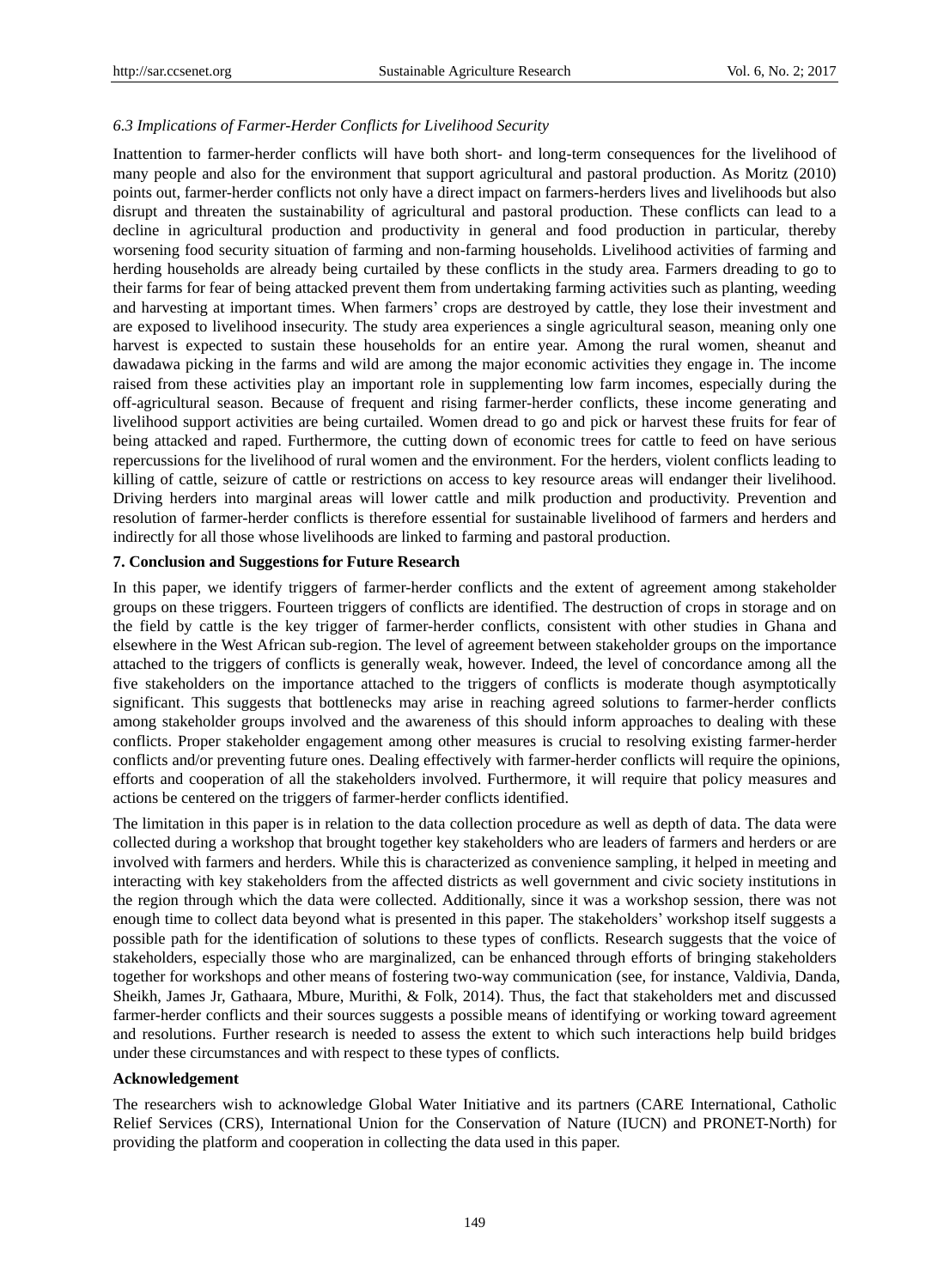#### **References**

- Abbass, M. I. (2014). No retreat no surrender conflict for survival between Fulani pastoralists and farmers in Northern Nigeria. *European Scientific Journal, 8*(1), 331-346.
- Abubakari, A., & Longi, F. Y. T. (2014). Pastoralism and violence in northern Ghana: socialization and professional requirement. *International Journal of Research in Social Sciences, 4*(5), 102-111.
- Adebayo, A. G. (1997). Contemporary dimensions of migration among historically migrant Nigerians. *Journal of Asian and African Studies, 32*(1-2), 93-109. https://doi.org/10.1177/002190969703200108
- Adisa, R. S., & Adekunle, O. A. (2010). Farmer-herdsmen conflicts: A factor analysis of socio-economic conflict variables among arable crop farmers in North Central Nigeria. *Journal of Human Ecology, 30*(1), 1-9.
- Ahmadu, H. J. (2011). *Farmer-Herder Conflict: Exploring the Causes and Management Approaches in the Lake Chad Region Nigeria* (Unpublished PhD dissertation), Universiti Utara Malaysia.
- Bassett, T. J. (1988). The political ecology of peasant‐herder conflicts in the Northern Ivory Coast. *Annals of the Association of American Geographers*, *78*(3), 453-472. https://doi.org/10.1111/j.1467-8306.1988.tb00218.x
- Bell, C. (2000). *Peace Agreements and Human Rights*, Oxford University Press, Oxford.
- Dosu, A. (2011). *Fulani-farmer conflict and climate change in Ghana: migrant Fulani herdsmen clashing with Ghanaian farmers in struggles for diminishing land and water resources*. ICE Case Studies 258. Retrieved from http://www1.american.edu/ted/ICE/fulani.html
- Fabusoro, E., & Oyegbami, A. (2009). Key issues in livelihoods security of migrant Fulani pastoralists: empirical evidence from Southwest Nigeria. *Journal of Humanities, Social Sciences and Creative Arts, 4*(2), 1-20.
- Fielmua, N., Bandie, R. D. B., & Ziemah, M. K. (2014). Managing Pastoralism and Water Rights in the Upper West Region of Ghana: A Blame Game among Actors. *Journal of Sustainable Development*, *7*(1), 72-84. https://doi.org/10.5539/jsd.v7n1p72
- Forson-Asimenu, K. (2011). Fixing the Fulani Puzzle. Retrieved from http://www.ghanaweb.com/GhanaHomePage/features/artikel.php?ID=222165
- Haro, G. O., Doyo, G. J., & McPeak, J. G. (2005). Linkages between community, environmental, and conflict management: experiences from Northern Kenya. *World Development, 33*(2), 285-299. https://doi.org/10.1016/j.worlddev.2004.07.014
- Gautheir, T. D. (2001). Detecting trends using Spearman's rank correlation coefficient. *Environmental forensics*, *2*(4), 359-362. https://doi.org/10.1080/713848278
- Government of Ghana (undated). Retrieved from http://www.ghana.gov.gh/index.php/about-ghana/regions/upper-west.
- Hussein, K., Sumberg, J., & Seddon, D. (1999). Increasing violent conflict between herders and farmers in Africa: claims and evidence. *Development Policy Review, 17*(4), 397-418. https://doi.org/10.1111/1467-7679.00094
- Legendre, P. (2005). Species associations: the Kendall coefficient of concordance revisited. *Journal of Agricultural, Biological, and Environmental Statistics, 10*(2), 226-245. https://doi.org/10.1198/108571105X46642
- Moritz, M. (2010). Understanding herder-farmer conflicts in West Africa: outline of a processual approach. *Human Organization, 69*(2), 138-148. https://doi.org/10.17730/humo.69.2.aq85k02453w83363
- Moritz, M. (2012). *Farmer-herder conflicts in sub-Saharan Africa.* Retrieved from http://www.eoearth.org/view/article/152734
- Mwamfupe, D. (2015). Persistence of farmer-herder conflicts in Tanzania. *International Journal of Scientific and Research Publications, 5*(2), 1-8.
- Mwiturubani, D. A., & Van Wyk, J. A. (Eds), (2010). *Climate Change and Natural Resources Conflicts in Africa*. Institute for Security Studies, Monographs No.170. Retrieved from http://uir.unisa.ac.za/bitstream/handle/10500/13312/Climate%20change%202010.pdf?sequence=1
- Ofem, O. O., & Inyang, B. (2014). Livelihood and conflict dimension among crop farmers and Fulani herdsmen in Yakurr region of Cross River State. *Mediterranean Journal of Social Sciences, 5*(8), 512-519.
- Ofuoku, A. U., & Isife, B. I. (2009). Causes, effects and resolution of farmers-nomadic cattle herders conflict in